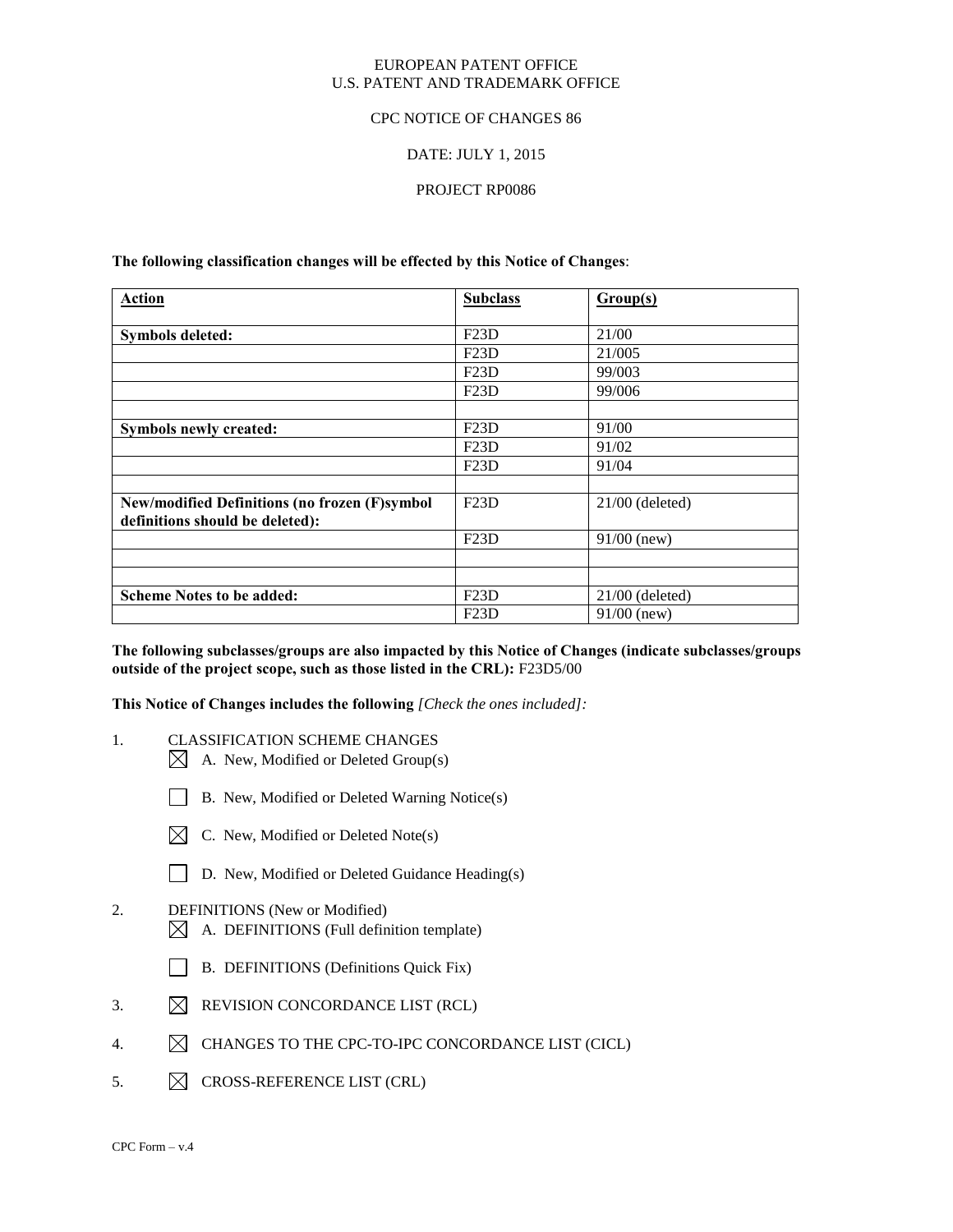### DATE: JULY 1, 2015

#### PROJECT RP0086

### 1. CLASSIFICATION SCHEME CHANGES

### A. New, Modified or Deleted Group(s)

### **SUBCLASS F23D - BURNERS**

| Type* | <b>Symbol</b>                        | <u>Indent</u><br>Level<br><b>Number</b><br>of dots<br>(e.g. 0, 1,<br>2) | <b>Title</b><br>(new or modified)<br>"CPC only" text should normally be<br>enclosed in {curly brackets}** | <b>Transferred</b> to <sup>#</sup>                                  |
|-------|--------------------------------------|-------------------------------------------------------------------------|-----------------------------------------------------------------------------------------------------------|---------------------------------------------------------------------|
| D     | F23D21/00                            | $\Omega$                                                                |                                                                                                           | <administrative to<br="" transfer="">F23D91/00&gt;</administrative> |
| D     | F <sub>23</sub> D <sub>21</sub> /005 | $\Omega$                                                                |                                                                                                           | <administrative to<br="" transfer="">F23D91/02&gt;</administrative> |
| U     | F23D23/00                            | $\Omega$                                                                |                                                                                                           |                                                                     |
| N     | F23D91/00                            | $\Omega$                                                                | <b>{Burners specially adapted for</b><br>specific applications, not otherwise<br>provided for             |                                                                     |
| N     | F23D91/02                            |                                                                         | {for use in particular heating operations}                                                                |                                                                     |
| N     | F23D91/04                            | $\mathfrak{D}$                                                          | {for heating liquids, e.g. for vaporising<br>or concentrating}                                            |                                                                     |
| D     | F <sub>23</sub> D <sub>99</sub> /003 |                                                                         |                                                                                                           | <administrative to<br="" transfer="">F23D91/02&gt;</administrative> |
| D     | F23D99/006                           |                                                                         |                                                                                                           | <administrative to<br="" transfer="">F23D91/04&gt;</administrative> |

\*N = new entries where reclassification into entries is involved; C = entries with modified file scope where reclassification of documents from the entries is involved;  $Q =$  new entries which are firstly populated with documents via administrative transfers from deleted (D) entries. Afterwards, the transferred documents into the Q entry will either stay or be moved to more appropriate entries, as determined by intellectual reclassification; E= existing entries with enlarged file scope, which receive documents from C or D entries, e.g. when a limiting reference is removed from the entry title; M = entries with no change to the file scope (no reclassification);  $D =$  deleted entries;  $F =$  frozen entries will be deleted once reclassification of documents from the entries is completed;  $U =$  entries that are unchanged.

- \*\*No {curly brackets} are used for titles in CPC only subclasses, e.g. C12Y, A23Y; 2000 series symbol titles of groups found at the end of schemes (orthogonal codes); or the Y section titles. The {curly brackets} are used for 2000 series symbol titles found interspersed throughout the main trunk schemes (breakdown codes).
- For U groups, the minimum requirement is to include the U group located immediately prior to the N group or N group array, in order to show the N group hierarchy and improve the readability and understanding of the scheme. Always include the symbol, indent level and title of the U group in the table above.
- All entry types should be included in the scheme changes table above for better understanding of the overall scheme change picture. Symbol, indent level, and title are required for all types except "D" which requires only a symbol.
- #"Transferred to" column must be completed for all C, D, F, and Q type entries. F groups will be deleted once reclassification is completed.
- When multiple symbols are included in the "Transferred to" column, avoid using ranges of symbols in order to be as precise as possible.
- For administrative transfer of documents, the following text should be used: "< administrative transfer to XX>" or "<administrative transfer to XX and YY simultaneously>" when administrative transfer of the same documents is to more than one place.
- Administrative transfer to main trunk groups is assumed to be "invention information", unless otherwise indicated, and to 2000 series groups is assumed to be "additional information".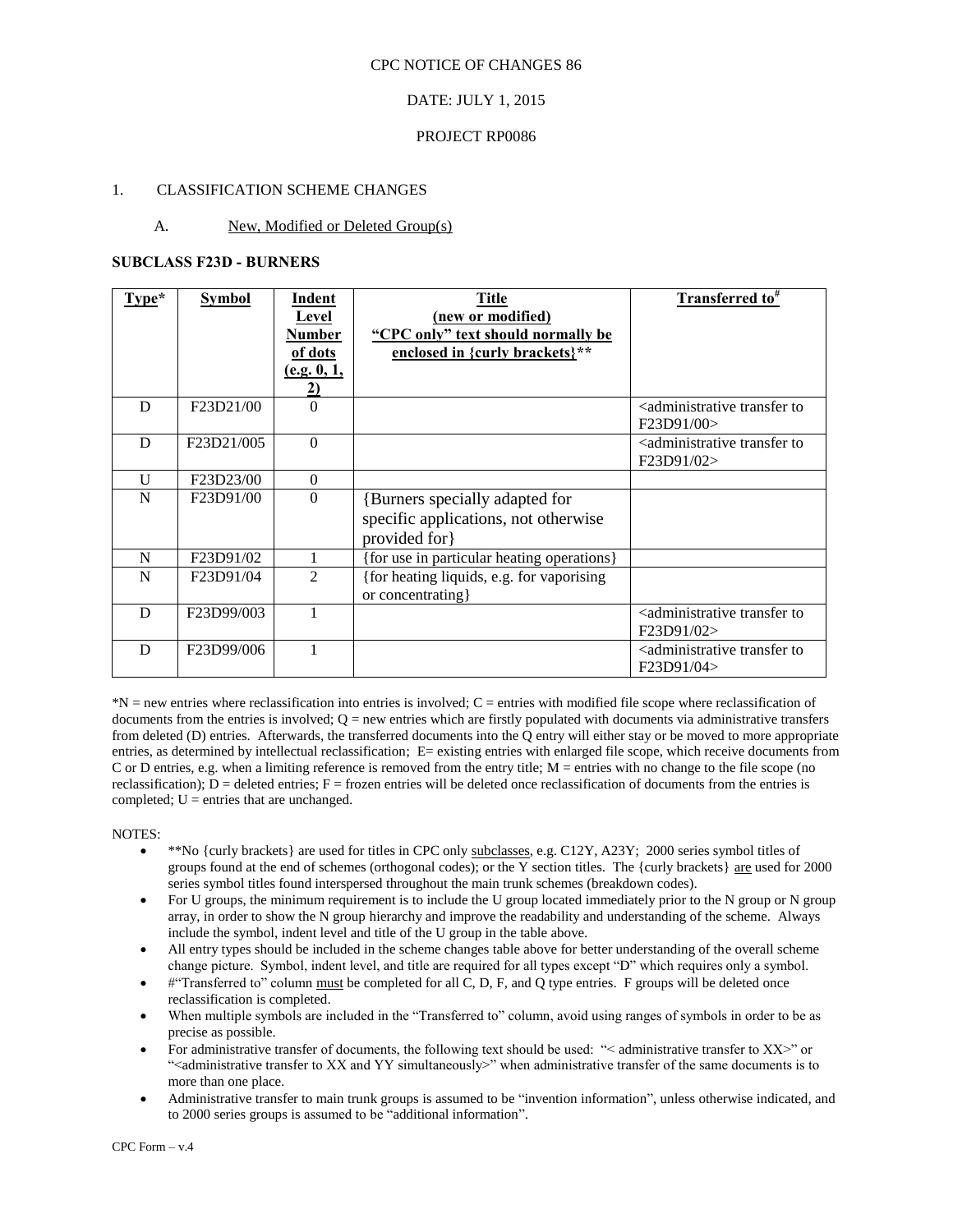### CPC NOTICE OF CHANGES 86

# DATE: JULY 1, 2015

### PROJECT RP0086

# C. New, Modified or Deleted Note(s)

### **SUBCLASS F23D - BURNERS**

| Type* | Location  | <b>Old Note</b>                     | <b>New/Modified Note</b>                                                                                                        |
|-------|-----------|-------------------------------------|---------------------------------------------------------------------------------------------------------------------------------|
|       | F23D21/00 | {F23D 5/00F23D<br>21/00F23D 11/008} |                                                                                                                                 |
|       | F23D91/00 |                                     | {Combinations of spraying or vaporising}<br>means covered by sub-groups F23D5/00 and<br>F23D91/00 are classified in F23D11/008} |

 $N = new note, M = modified note, D = deleted note$ 

NOTE: The "Location" column only requires the symbol PRIOR to the location of the note. No further directions such as "before" or "after" are required.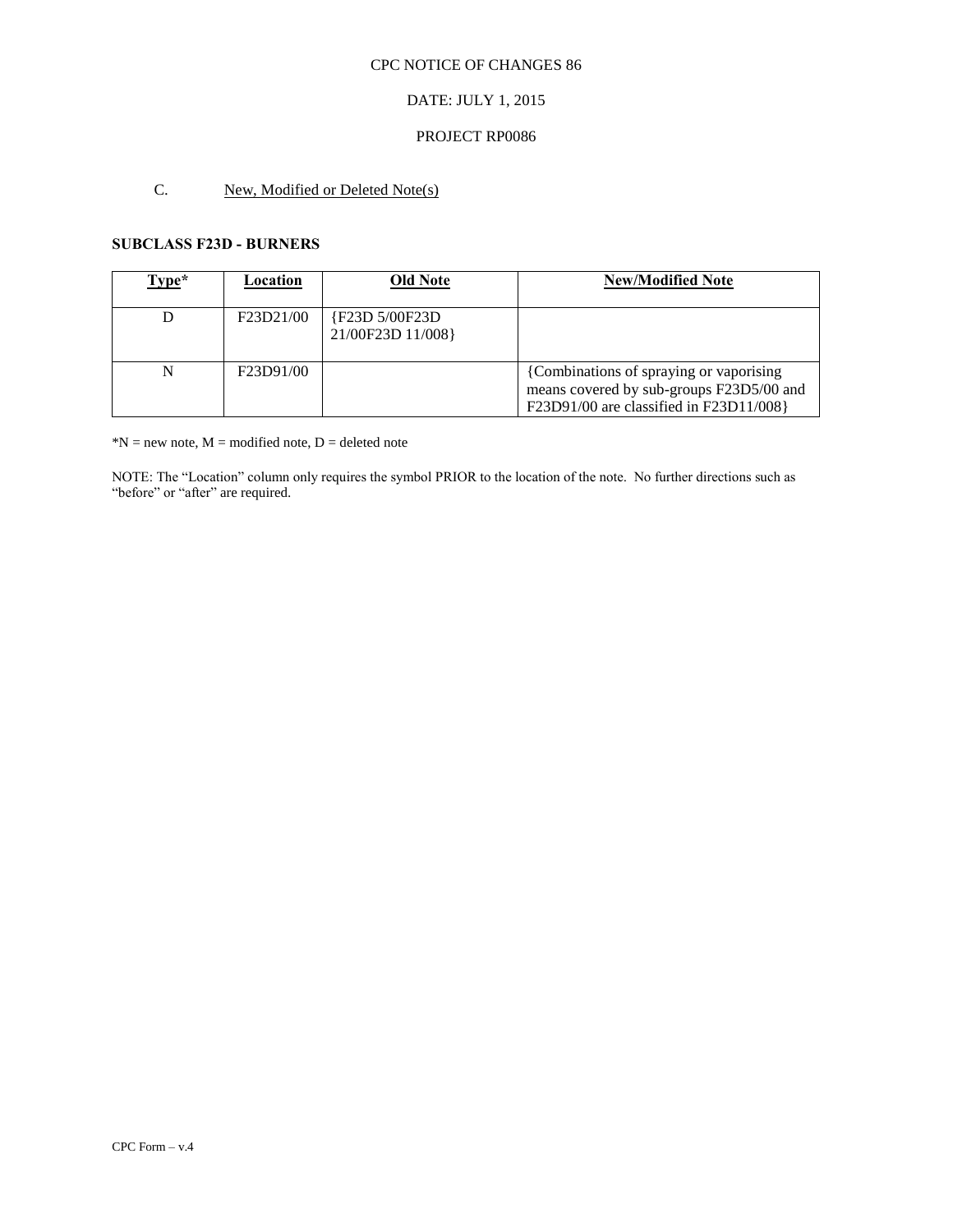DATE: JULY 1, 2015

PROJECT RP0086

# **2. A. DEFINITIONS (i.e. new or modified)**

# **Delete the following:**

**F23D21/00** symbol and all of the text that follows the symbol. (The entire F23D21/00 definition is being transferred to F23D91/00.)

**Insert the following (new):** 

# **F23D91/00**

**{Burners specially adapted for specific applications, not otherwise provided for}**

# **References relevant to classification in this group**

| Combinations of spraying or vaporising means covered by subgroups | <b>F23D11/008</b> |
|-------------------------------------------------------------------|-------------------|
| F23D5/00 and F23D91/00                                            |                   |

# **Informative references**

| Using burners for spectroscopy | G01N21/72 |
|--------------------------------|-----------|
|                                |           |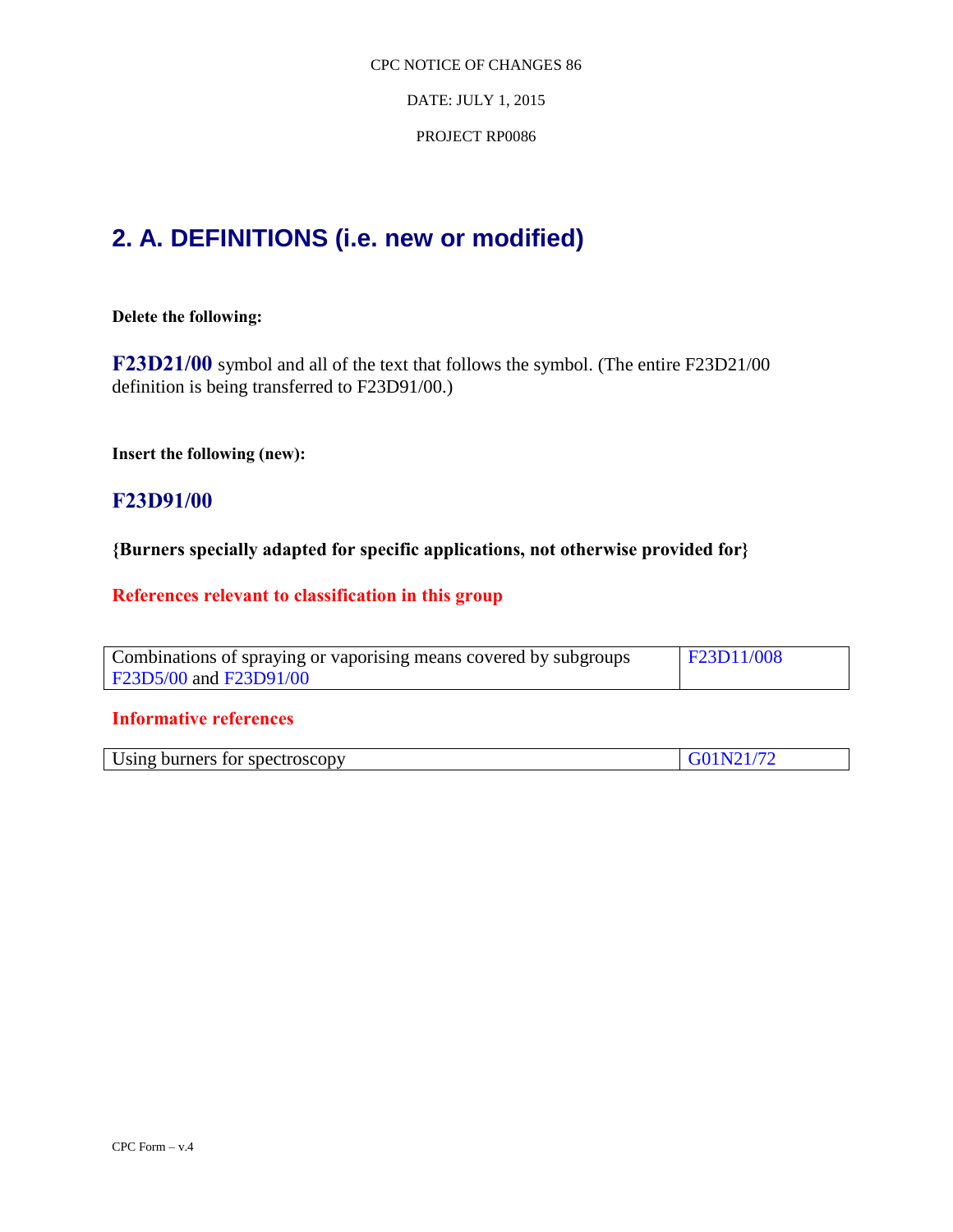#### CPC NOTICE OF CHANGES 86

### DATE: JULY 1, 2015

### PROJECT RP0086

# 3. REVISION CONCORDANCE LIST (RCL)

| Type* | <b>From CPC Symbol (existing)</b> | To CPC Symbol(s)                                                             |
|-------|-----------------------------------|------------------------------------------------------------------------------|
|       | F23D21/00                         | $\alpha$ <administrative 00="" f23d91="" to="" transfer=""></administrative> |
|       | F23D21/005                        | $\alpha$ <administrative 02="" f23d91="" to="" transfer=""></administrative> |
|       | F23D99/003                        | $\alpha$ <administrative 02="" f23d91="" to="" transfer=""></administrative> |
|       | F23D99/006                        | $\alpha$ <administrative 04="" f23d91="" to="" transfer=""></administrative> |

 $*C$  = entries with modified file scope where reclassification of documents from the entries is involved;  $Q$  = new entries which are firstly populated with documents via administrative transfers from deleted (D) entries. Afterwards, the transferred documents into the Q entry will either stay or be moved to more appropriate entries, as determined by intellectual reclassification;  $D =$ deleted entries.

- $\bullet$  Only C, D, and Q type entries are included in the table above.
- When multiple symbols are included in the "To" column, avoid using ranges of symbols in order to be as precise as possible.
- For administrative transfer of documents, the following text should be used: "< administrative transfer to XX>" or "<administrative transfer to XX and YY simultaneously>" when administrative transfer of the same documents is to more than one place.
- Administrative transfer to main trunk groups is assumed to be "invention information", unless otherwise indicated, and to 2000 series groups is assumed to be "additional information".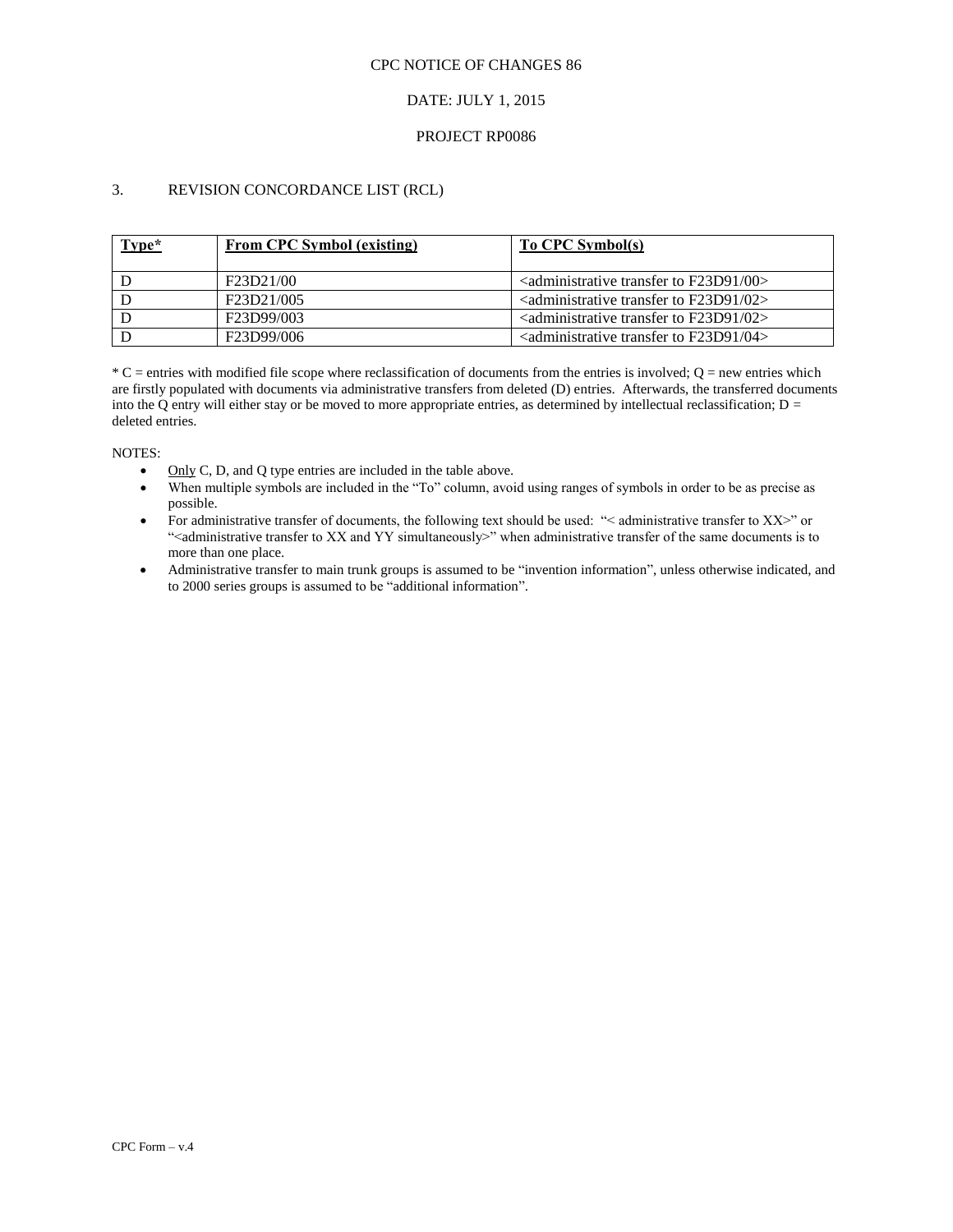### DATE: JULY 1, 2015

### PROJECT RP0086

### 4. CHANGES TO THE CPC-TO-IPC CONCORDANCE LIST (CICL)

| CPC                                             | $IPC$                               | Action*        |
|-------------------------------------------------|-------------------------------------|----------------|
|                                                 |                                     |                |
| F23D21/00                                       | F23D21/00                           | Delete CPC/IPC |
| F23D21/005                                      | F <sub>23</sub> D <sub>21</sub> /00 | Delete CPC/IPC |
| F23D91/00                                       | F <sub>23</sub> D <sub>99</sub> /00 | New CPC/IPC    |
| F <sub>23</sub> D <sub>91</sub> /0 <sub>2</sub> | F23D99/00                           | New CPC/IPC    |
| F <sub>23</sub> D <sub>91</sub> /04             | F <sub>23</sub> D <sub>99</sub> /00 | New CPC/IPC    |
| F23D99/003                                      | F <sub>23</sub> D <sub>99</sub> /00 | Delete CPC/IPC |
| F23D99/006                                      | F <sub>23</sub> D <sub>99</sub> /00 | Delete CPC/IPC |

\*Action column:

- For an (N) or (Q) entry, provide an IPC symbol and complete the Action column with "NEW."
- For an existing CPC main trunk entry or indexing entry where the existing IPC symbol needs to be changed, provide an updated IPC symbol and complete the Action column with "UPDATED."
- For a (D) CPC entry or indexing entry complete the Action column with "DELETE." IPC symbol does not need to be included in the IPC column.
- For an (N) 2000 series CPC entry which is positioned within the main trunk scheme (breakdown code) provide an IPC symbol and complete the action column with "NEW".
- For an (N) 2000 series CPC entry positioned at the end of the CPC scheme (orthogonal code), with no IPC equivalent, complete the IPC column with "CPCONLY" and complete the action column with "NEW".

- F symbols are not included in the CICL table above.
- E and M symbols are not included in the CICL table above unless a change to the existing IPC is desired.